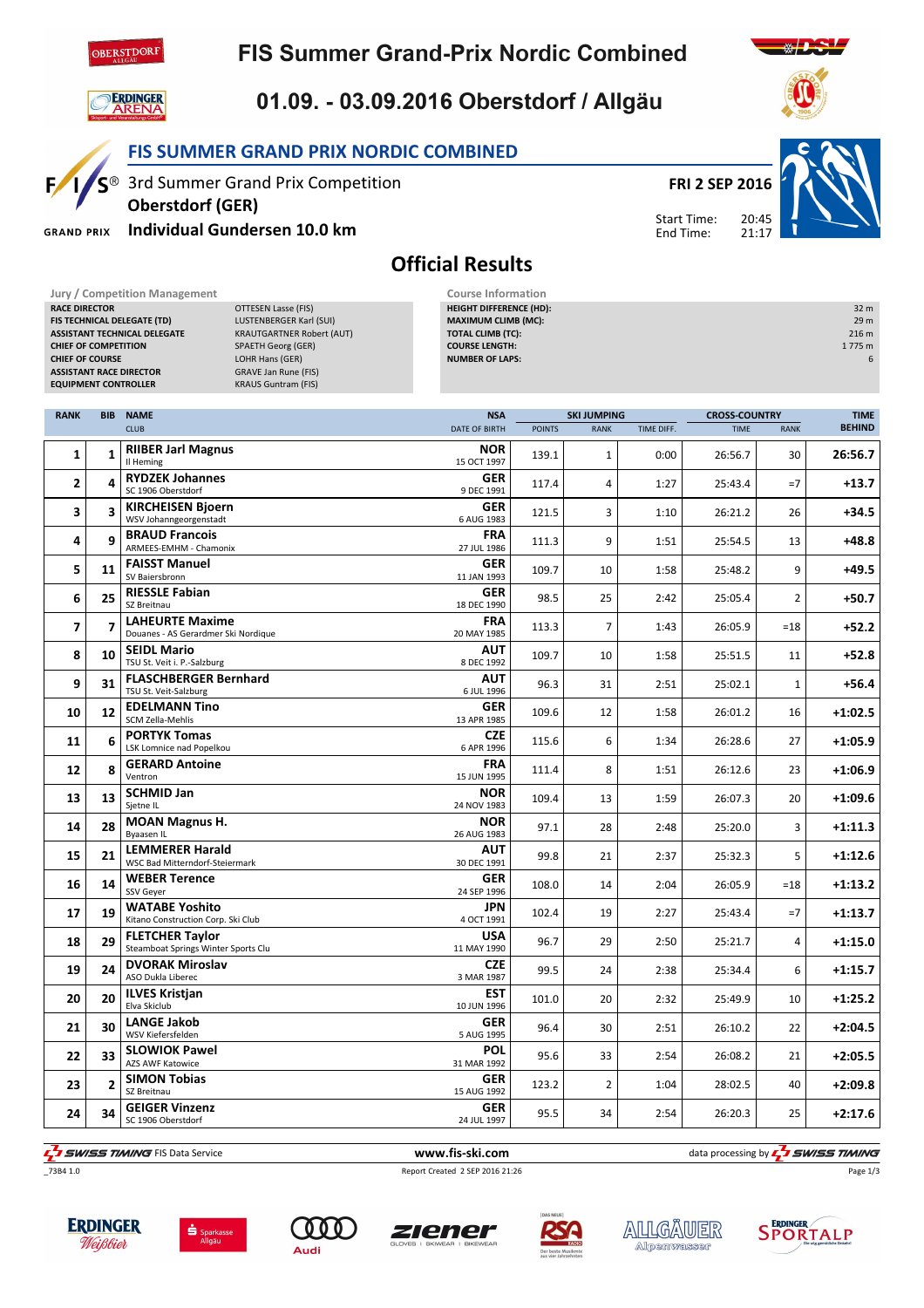

## **FIS Summer Grand-Prix Nordic Combined**



SO

 $F/$ 

## 01.09. - 03.09.2016 Oberstdorf / Allgäu



3rd Summer Grand Prix Competition

Oberstdorf (GER)

Individual Gundersen 10.0 km **GRAND PRIX** 





 $21:17$ Start Time: End Time:



Official Results

| <b>RANK</b>           | <b>BIB</b> | <b>NAME</b>                                              | <b>NSA</b>                |               | <b>SKI JUMPING</b> |              | <b>CROSS-COUNTRY</b> |             | <b>TIME</b>    |
|-----------------------|------------|----------------------------------------------------------|---------------------------|---------------|--------------------|--------------|----------------------|-------------|----------------|
|                       |            | <b>CLUB</b>                                              | <b>DATE OF BIRTH</b>      | <b>POINTS</b> | <b>RANK</b>        | TIME DIFF.   | <b>TIME</b>          | <b>RANK</b> | <b>BEHIND</b>  |
| 25                    | 38         | <b>NAGAI Hideaki</b><br>Gifu Hino Motors Ski Team        | <b>JPN</b><br>5 SEP 1983  | 90.0          | 38                 | 3:16         | 25:58.7              | 14          | $+2:18.0$      |
| 26                    | 37         | <b>ANDERSEN Espen</b><br>Lommedalen IL                   | <b>NOR</b><br>28 OCT 1993 | 94.0          | 37                 | 3:00         | 26:15.9              | 24          | $+2:19.2$      |
| 27                    | 22         | <b>VYTRVAL Jan</b>                                       | <b>CZE</b><br>8 MAY 1998  | 99.8          | 21                 | 2:37         | 26:45.7              | 28          | $+2:26.0$      |
| 28                    | 41         | <b>HEROLA Matti</b><br>Puijo Ski club                    | <b>FIN</b><br>9 NOV 1993  | 86.6          | 41                 | 3:30         | 26:00.3              | 15          | $*** + 2:33.6$ |
| 29                    | 26         | <b>HAUG Tobias</b><br>SV Baiersbronn                     | <b>GER</b><br>25 JUN 1993 | 98.3          | 26                 | 2:43         | 26:56.1              | 29          | $+2:42.4$      |
| 30                    | 18         | <b>JELENKO Marjan</b><br>SSK Velenje                     | <b>SLO</b><br>22 JUL 1991 | 102.6         | 18                 | 2:26         | 27:28.7              | 33          | $+2:58.0$      |
| 31                    | 43         | <b>MUTRU Leevi</b><br>Lahti SC                           | <b>FIN</b><br>16 MAY 1995 | 79.6          | 43                 | 3:58         | 26:03.5              | 17          | $*** +3:04.8$  |
| 32                    | 16         | <b>LOOMIS Ben</b><br>Flying Eagles ski club              | USA<br>9 JUN 1998         | 106.5         | 16                 | 2:10         | 27:53.7              | 37          | $+3:07.0$      |
| 33                    | 35         | <b>FRITZ Martin</b><br>WSV Murau-Steiermark              | <b>AUT</b><br>24 OCT 1994 | 95.4          | 35                 | 2:55         | 27:12.3              | 32          | $+3:10.6$      |
| 34                    | 15         | <b>REHRL Franz-Josef</b><br><b>WSV Ramsau-Steiermark</b> | <b>AUT</b><br>15 MAR 1993 | 106.8         | 15                 | 2:09         | 28:01.7              | 39          | $+3:14.0$      |
| 35                    | 17         | <b>BEREND Ben</b><br>Steamboat Springs Winter Sports Clu | <b>USA</b><br>29 JUN 1995 | 103.2         | 17                 | 2:24         | 27:58.0              | 38          | $+3:25.3$      |
| 36                    | 23         | <b>MUHLETHALER Laurent</b><br>Premanon                   | <b>FRA</b><br>27 SEP 1997 | 99.7          | 23                 | 2:38         | 27:46.2              | 34          | $+3:27.5$      |
| 37                    | 32         | <b>TIIRMAA Karl-August</b><br>Põhjakotkas Otepää         | <b>EST</b><br>7 JUL 1989  | 95.8          | 32                 | 2:53         | 27:46.4              | 35          | $+3:42.7$      |
| 38                    | 48         | <b>MASTIEV Samir</b><br><b>Ekaterinburg Dinamo</b>       | <b>RUS</b><br>13 JAN 1993 | 62.6          | 48                 | 5:06         | 25:54.2              | 12          | $*** +4:03.5$  |
| 39                    | 42         | <b>GERSTGRASER Paul</b><br>SV Schwarzach-Salzburg        | AUT<br>22 MAY 1995        | 84.4          | 42                 | 3:39         | 27:48.5              | 36          | $*** +4:30.8$  |
| 40                    | 39         | <b>DUENKEL Michael</b><br><b>SWV Goldlauter</b>          | <b>GER</b><br>16 AUG 1989 | 89.6          | 39                 | 3:18         | 28:10.6              | 41          | $*** +4:31.9$  |
| 41                    | 44         | YAMAMOTO Ryota<br>liyama High School                     | <b>JPN</b><br>13 MAY 1997 | 74.5          | 44                 | 4:18         | 27:10.9              | 31          | $*** +4:32.2$  |
| 42                    | 46         | <b>PASICHNYK Viktor</b><br>Kremenets Ski School          | <b>UKR</b><br>2 DEC 1992  | 66.0          | 46                 | 4:52         | LAP                  | 42          |                |
| 43                    | 27         | <b>SARC Leon</b><br><b>Ssk Menges</b>                    | <b>SLO</b><br>28 MAY 1996 | 97.8          | 27                 | 2:45         | LAP                  | 43          |                |
| 44                    | 47         | <b>DENDA Hidefumi</b><br>liyama High School              | <b>JPN</b><br>16 DEC 1997 | 65.7          | 47                 | 4:54         | LAP                  | 44          |                |
| 45                    | 49         | <b>NABEEV Niyaz</b><br>GAU CSP Kasan                     | <b>RUS</b><br>31 MAR 1989 | 55.9          | 49                 | 5:33         | LAP                  | 45          |                |
|                       |            |                                                          |                           |               |                    |              |                      |             |                |
| <b>Did Not Finish</b> |            |                                                          |                           |               |                    |              |                      |             |                |
|                       |            | 5 KLEMETSEN Haavard                                      | <b>NOR</b>                | 116.3<br>94.6 | 5<br>36            | 1:31<br>2:58 |                      |             |                |
|                       |            | 36 ORTER Philipp<br><b>45 HIRVONEN Eero</b>              | <b>AUT</b><br><b>FIN</b>  | 73.1          | 45                 | 4:24         |                      |             |                |
|                       |            |                                                          |                           |               |                    |              |                      |             |                |
| <b>Did Not Start</b>  |            |                                                          |                           |               |                    |              |                      |             |                |
|                       |            | <b>40 GRUBER Bernhard</b>                                | <b>AUT</b>                | 86.7          | 40                 | 3:30         |                      |             |                |
|                       |            | 50 PARK Je-Un                                            | <b>KOR</b>                | 36.2          | 50                 | 6:52         |                      |             |                |